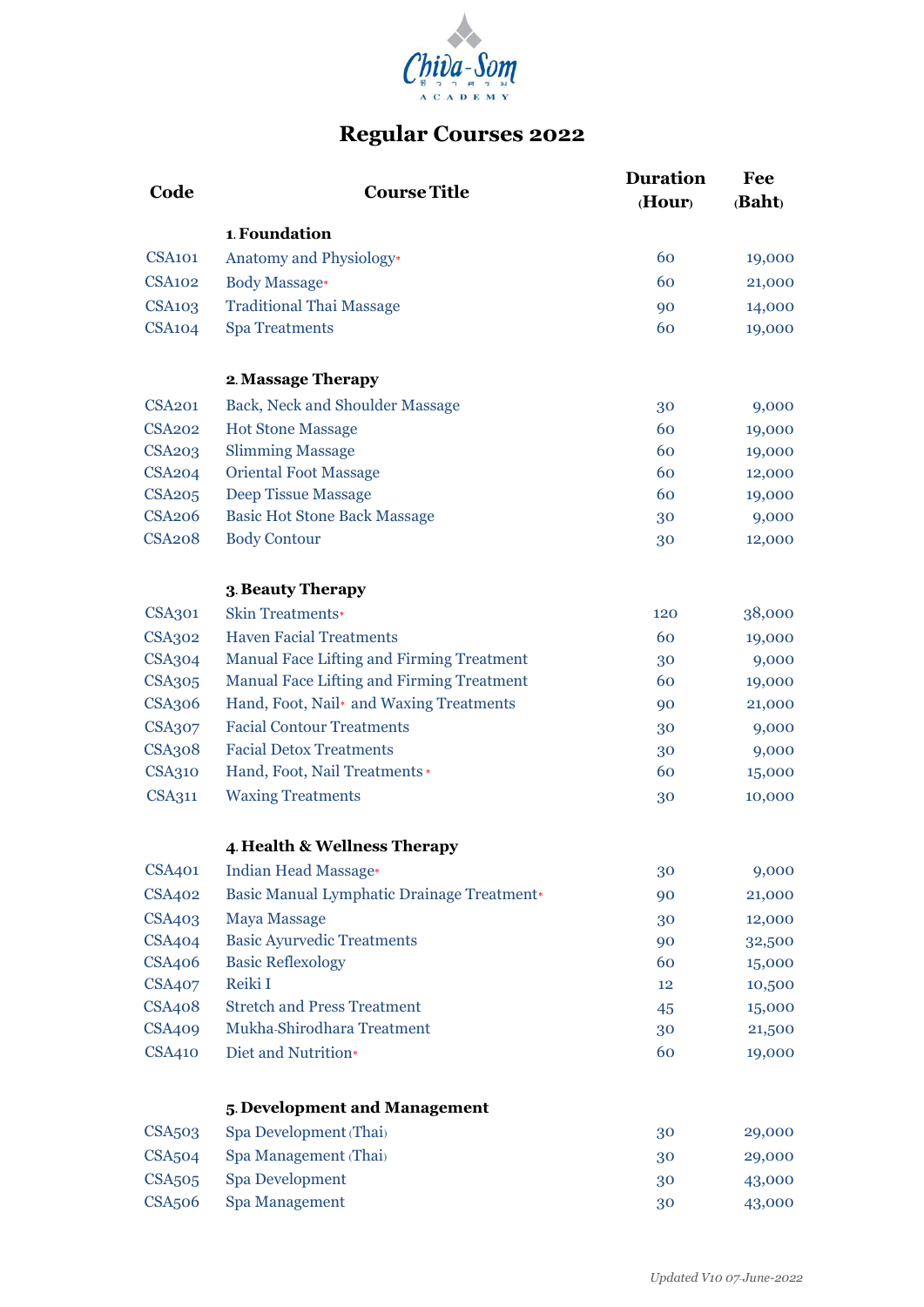

#### **6. Healthy Cooking**

| 12             | 17,500 |
|----------------|--------|
|                |        |
|                |        |
| $\overline{4}$ | 4,900  |
| $\overline{4}$ | 3,500  |
| 30             | 9,000  |
| $\overline{4}$ | 3,500  |
| 12             | 4,500  |
| 18             | 7,000  |
|                |        |
|                |        |
| 60             | 17,000 |
| 30             | 26,000 |
| 30             | 26,000 |
| 30             | 39,000 |
| 30             | 39,000 |
| 60             | 17,000 |
| $\overline{4}$ | 3,900  |
| 12             | 3,900  |
|                |        |
| 6              | 4,000  |
| 6              | 2,500  |
|                |        |

\* *Accredited by CIBTAC (Confederation of International Beauty Therapy & Cosmetology)*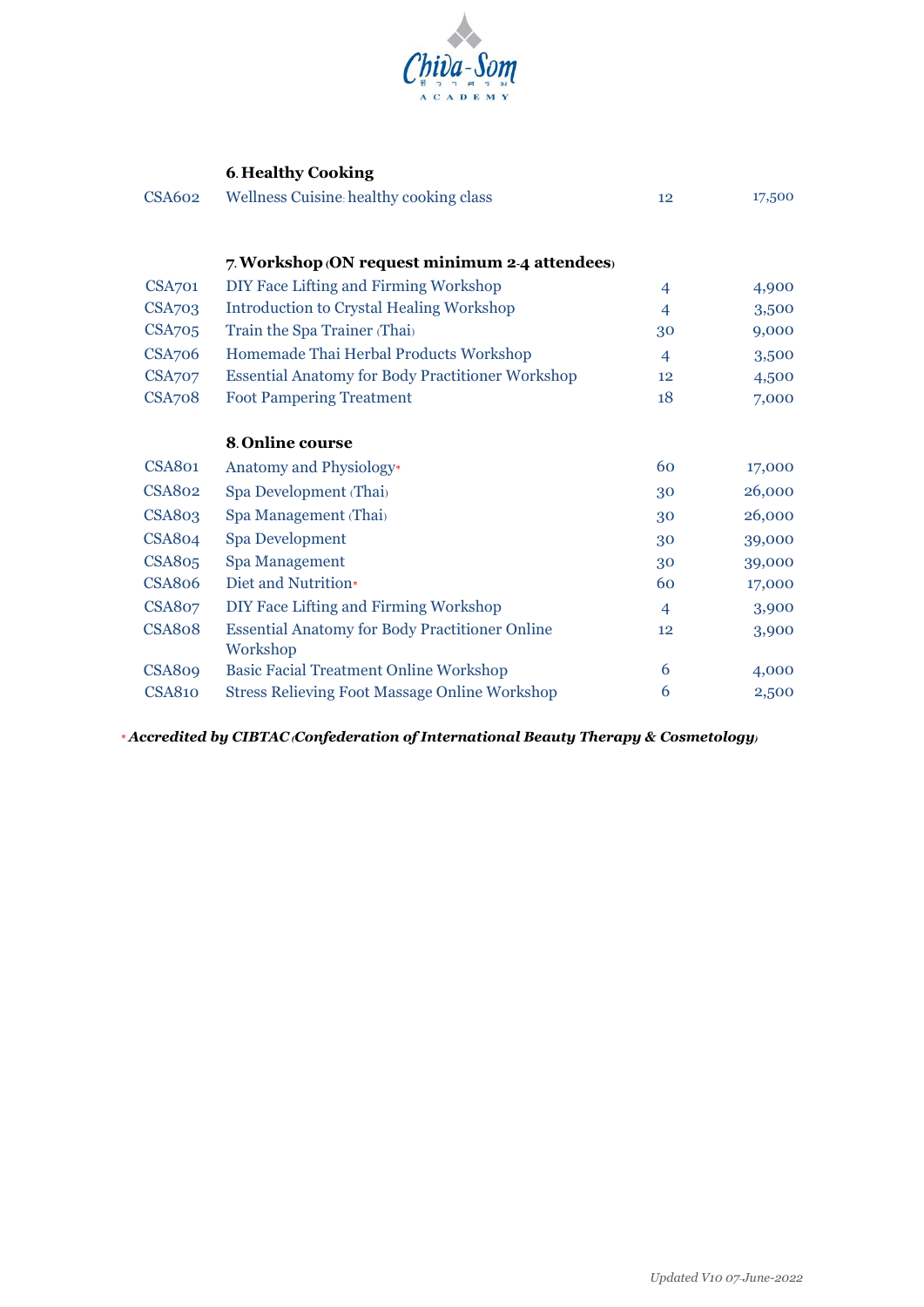

## **Diploma 2022**

| Code               | <b>Course Title</b>                        | <b>Duration</b><br>(Hour) | Fee<br>(Baht) |
|--------------------|--------------------------------------------|---------------------------|---------------|
| DP <sub>1</sub>    | <b>Basic Programme (Massage &amp; Spa)</b> |                           |               |
| <b>CSA101</b>      | Anatomy and Physiology*                    | 60                        |               |
| <b>CSA102</b>      | <b>Body Massage*</b>                       | 60                        |               |
| <b>CSA103</b>      | <b>Traditional Thai Massage</b>            | 90                        |               |
| CSA <sub>104</sub> | <b>Spa Treatments</b>                      | 60                        |               |
|                    | <b>Total</b>                               | 270                       | 58,000        |
| DP <sub>2</sub>    | <b>Massage Therapy Fundamentals</b>        |                           |               |
| <b>CSA101</b>      | Anatomy and Physiology*                    | 60                        |               |
| <b>CSA102</b>      | <b>Body Massage*</b>                       | 60                        |               |
|                    | <b>Total</b>                               | 120                       | 38,000        |
| DP <sub>3</sub>    | <b>Massage Therapy</b>                     |                           |               |
| <b>CSA103</b>      | <b>Traditional Thai Massage</b>            | 90                        |               |
| <b>CSA202</b>      | <b>Hot Stone Massage</b>                   | 60                        |               |
| <b>CSA204</b>      | <b>Oriental Foot Massage</b>               | 60                        |               |
| <b>CSA401</b>      | Indian Head Massage*                       | 30                        |               |
|                    | <b>Total</b>                               | 240                       | 41,000        |
| DP <sub>4</sub>    | <b>Facial Treatments</b>                   |                           |               |
| CSA <sub>101</sub> | Anatomy and Physiology*                    | 60                        |               |
| <b>CSA301</b>      | <b>Skin Treatments*</b>                    | 120                       |               |
| <b>CSA305</b>      | Manual Face Lifting and Firming Treatment  | 60                        |               |
|                    | <b>Total</b>                               | 240                       | 68,000        |
| DP <sub>5</sub>    | <b>Beauty Therapy</b>                      |                           |               |
| <b>CSA203</b>      | <b>Slimming Massage</b>                    | 60                        |               |
| CSA <sub>104</sub> | <b>Spa Treatments</b>                      | 60                        |               |
| <b>CSA302</b>      | <b>Haven Facial Treatments</b>             | 60                        |               |
| <b>CSA306</b>      | Hand, Foot, Nail* and Waxing Treatments    | 90                        |               |
|                    | <b>Total</b>                               | 270                       | 58,000        |
| DP <sub>6</sub>    | <b>Holistic Therapy</b>                    |                           |               |
| <b>CSA402</b>      | Basic Manual Lymphatic Drainage Treatment* | 90                        |               |
| <b>CSA403</b>      | <b>Maya Massage</b>                        | 30                        |               |
| <b>CSA406</b>      | <b>Basic Reflexology</b>                   | 60                        |               |
| <b>CSA407</b>      | Reiki I                                    | 12                        |               |
|                    | <b>Total</b>                               | 192                       | 47,000        |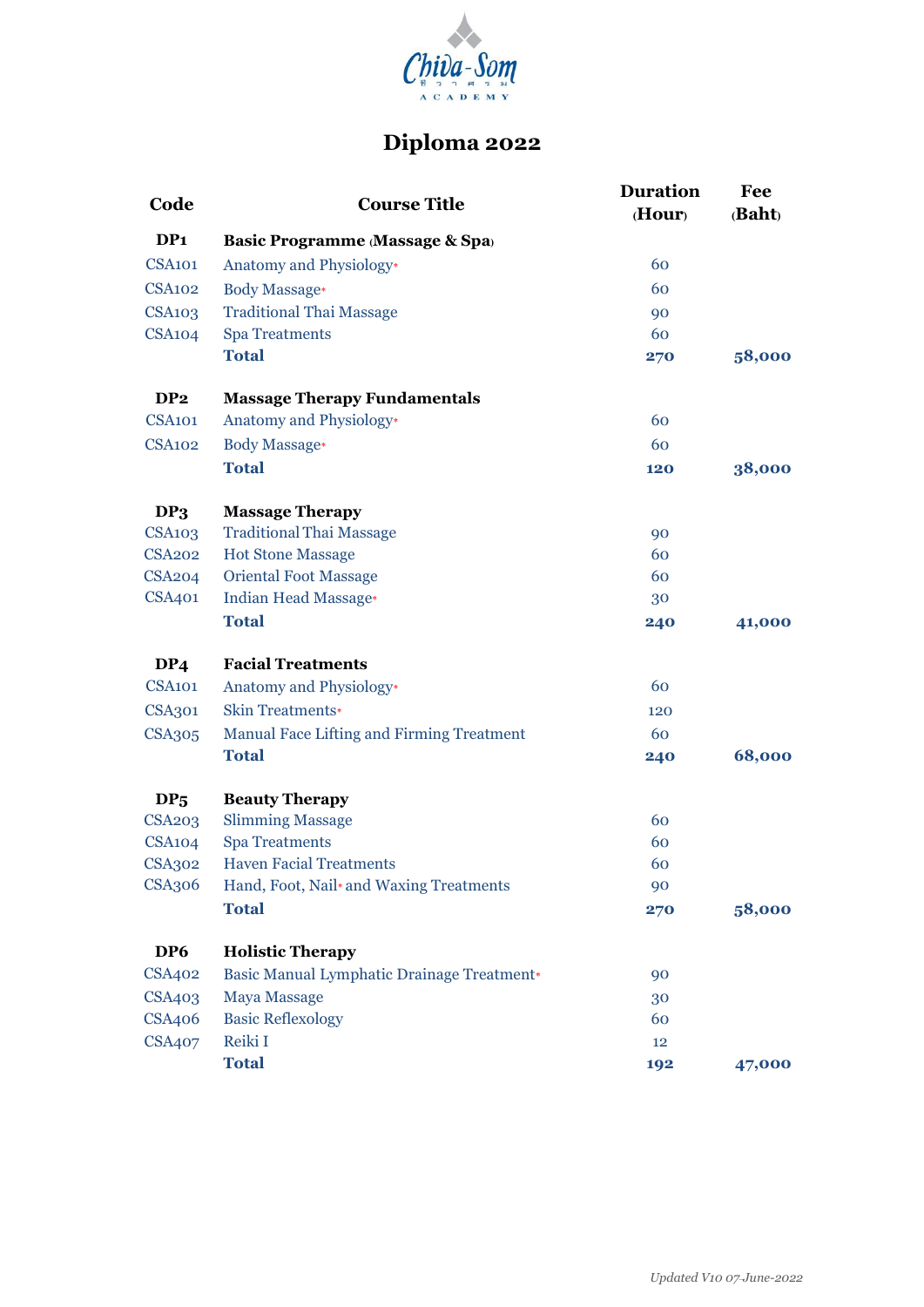

| DP <sub>7</sub> | <b>Health &amp; Wellness</b>              |     |        |
|-----------------|-------------------------------------------|-----|--------|
| CSA103          | <b>Traditional Thai Massage</b>           | 90  |        |
| <b>CSA407</b>   | Reiki I                                   | 12  |        |
| CSA205          | Deep Tissue Massage                       | 60  |        |
| <b>CSA408</b>   | <b>Stretch and Press Treatment</b>        | 45  |        |
|                 | <b>Total</b>                              | 207 | 47,500 |
| DP8             | <b>Swedish Massage (MOPH)</b>             |     |        |
|                 | <b>Anatomy and Physiology</b>             | 60  |        |
|                 | <b>Body Massage</b>                       | 90  |        |
|                 | <b>Total</b>                              | 150 | 43,500 |
| DP <sub>9</sub> | <b>Health &amp; Beauty Service (MOPH)</b> |     |        |
|                 | <b>Fundamental Facial Treatment</b>       | 30  |        |
|                 | <b>Body Exfoliation and Wrap</b>          | 30  |        |
|                 | <b>Firming Massage</b>                    | 30  |        |
|                 | <b>Head Massage</b>                       | 12  |        |
|                 | <b>Waxing Treatment</b>                   | 18  |        |
|                 | <b>Nail Treatment</b>                     | 30  |        |
|                 | <b>Total</b>                              | 150 | 43,500 |
| DP10            | Foot Massage for Health (MOPH)            |     |        |
|                 | <b>Foot Massage for Health</b>            | 60  |        |
|                 | <b>Total</b>                              | 60  | 12,000 |
|                 |                                           |     |        |

#### *Remark:*

*All programs are accredited by Thai Ministry of Education MOPH are Thai Department of Health Service Support, Ministry of Public Health, for Thai resident only \*Accredited by CIBTAC*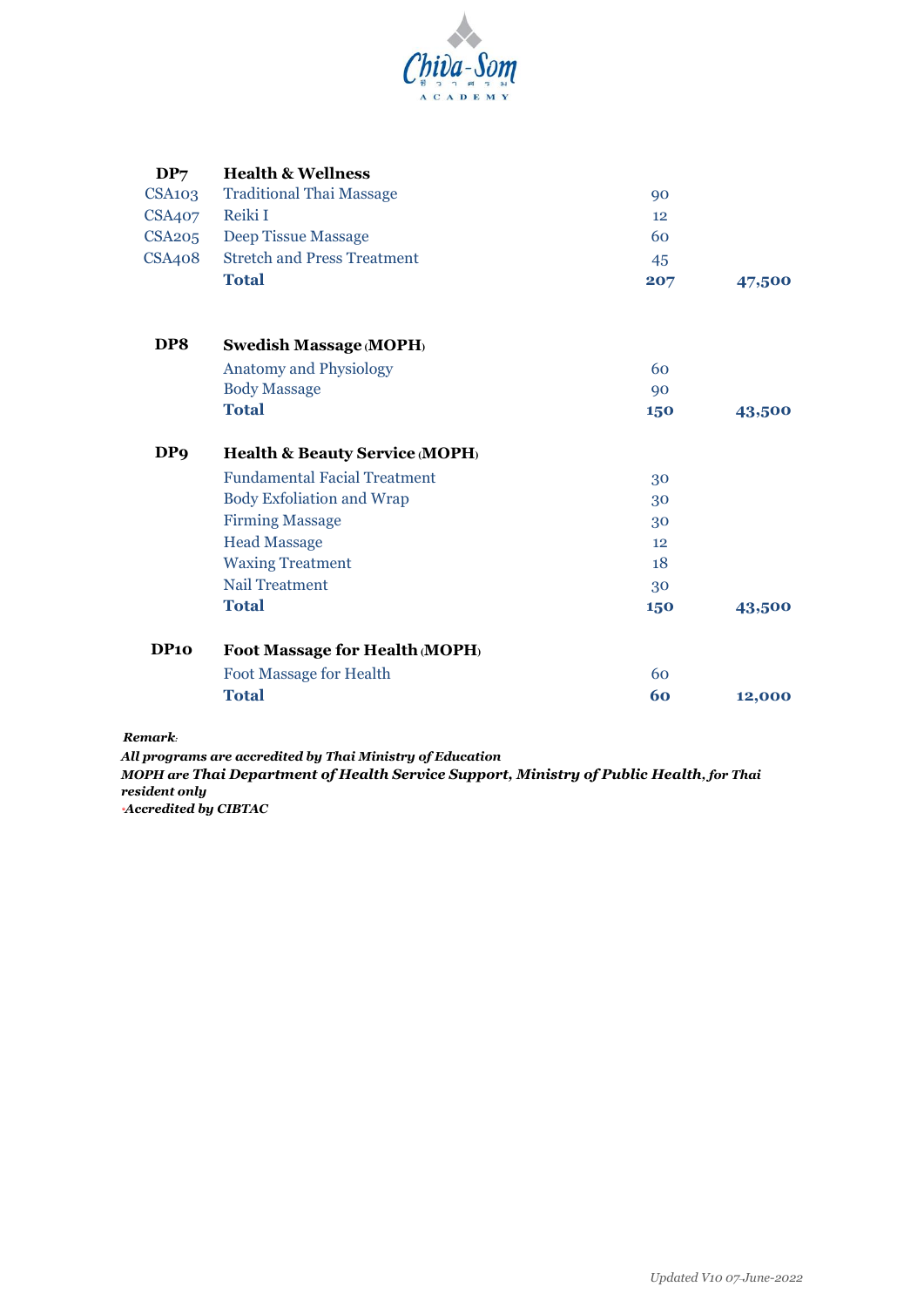

## **Academic Calendar 2022**

| Period                      | Code               | <b>Course</b>                                                  | <b>Time</b>     | Fee<br>(Baht) |
|-----------------------------|--------------------|----------------------------------------------------------------|-----------------|---------------|
| <b>January</b>              |                    |                                                                |                 |               |
| Jan $4-14$ PH               | CSA <sub>101</sub> | Anatomy and Physiology *(CIBTAC)                               | $09.00 - 17.00$ | 19,000        |
| Jan $4-14$ PH               | <b>CSA203</b>      | <b>Slimming Massage</b>                                        | $09.00 - 17.00$ | 19,000        |
| Jan $4 - 28$ <sup>PH</sup>  | <b>CSA301</b>      | Skin Treatments *(CIBTAC)                                      | $09.00 - 16.30$ | 38,000        |
| Jan 10-14                   | <b>CSA304</b>      | Manual Face Lifting & Firming Treatment<br>$(30 \text{ hrs.})$ | $09.00 - 16.00$ | 9,000         |
| Jan 10-18                   | <b>CSA305</b>      | Manual Face Lifting & Firming Treatment<br>(60 hrs.)           | $09.00 - 16.00$ | 19,000        |
| Jan $17 - 18$               | <b>CSA707</b>      | <b>Essential Anatomy for Body Practitioner</b><br>Workshop     | $09.00 - 16.00$ | 4,500         |
| Jan 17 - 28                 | <b>CSA102</b>      | Body Massage *(CIBTAC)                                         | $09.00 - 16.00$ | 21,000        |
| Jan 24-28                   | <b>CSA307</b>      | <b>Facial Contour Treatments</b>                               | $09.00 - 16.00$ | 9,000         |
| Jan 26 - 28                 | <b>CSA708</b>      | <b>Foot Pampering Treatment</b>                                | $09.00 - 16.00$ | 7,000         |
| Jan 31 - Feb 4              | <b>CSA503</b>      | Spa Development Online**TH                                     | $09.00 - 16.00$ | 26,000        |
| February                    |                    |                                                                |                 |               |
| Feb $7-11$                  | <b>CSA504</b>      | Spa Management Online**TH                                      | $09.00 - 16.00$ | 26,000        |
| Feb $14 - 25$ <sup>PH</sup> | <b>CSA302</b>      | <b>Haven Facial Treatments</b>                                 | $09.00 - 17.00$ | 19,000        |
| Feb 14 - 25 PH              | <b>CSA801</b>      | Anatomy and Physiology Online * (CIBTAC)                       | $09.00 - 17.00$ | 17,000        |
| Feb $21 - 25$               | <b>CSA401</b>      | Indian Head Massage*(CIBTAC)                                   | $09.00 - 16.00$ | 9,000         |
| Feb 26 - 27                 | <b>CSA407</b>      | Reiki level I**                                                | $09.00 - 16.00$ | 10,500        |
| Feb 28 - Mar 4              | <b>CSA403</b>      | <b>Maya Massage</b>                                            | 09.00 - 16.00   | 12,000        |
| Feb 28 - Mar 11             | <b>CSA101</b>      | Anatomy and Physiology ** TH*(CIBTAC)                          | $09.00 - 16.00$ | 19,000        |
| Feb 28 - Mar 31             | DP8                | Swedish Massage (MOPH) ** TH                                   | $09.00 - 16.30$ | 43,500        |
| Feb 28 - Mar 25             | <b>CSA301</b>      | Skin Treatments *(CIBTAC)                                      | $09.00 - 16.30$ | 38,000        |
| March                       |                    |                                                                |                 |               |
| Mar $7-11$                  | <b>CSA505</b>      | Spa Development                                                | $09.00 - 16.00$ | 43,000        |
| Mar 14 - 18                 | <b>CSA506</b>      | Spa Management                                                 | $09.00 - 16.00$ | 43,000        |
| Mar $14 - 18$               | CSA <sub>304</sub> | Manual Face Lifting & Firming Treatment<br>$(30 \text{ hrs.})$ | $09.00 - 16.00$ | 9,000         |
| Mar $14 - 25$               | <b>CSA102</b>      | Body Massage ** TH *(CIBTAC)                                   | $09.00 - 16.00$ | 21,000        |
| <b>April</b>                |                    |                                                                |                 |               |
| Apr $4-8$ PH                | <b>CSA401</b>      | Indian Head Massage*(CIBTAC)                                   | $09.00 - 17.30$ | 9,000         |
| Apr 18 - 19                 | <b>CSA707</b>      | <b>Essential Anatomy for Body Practitioner</b><br>Workshop     | $09.00 - 16.00$ | 4,500         |
| Apr 18 - 22                 | <b>CSA308</b>      | <b>Facial Detox Treatment</b>                                  | $09.00 - 16.00$ | 9,000         |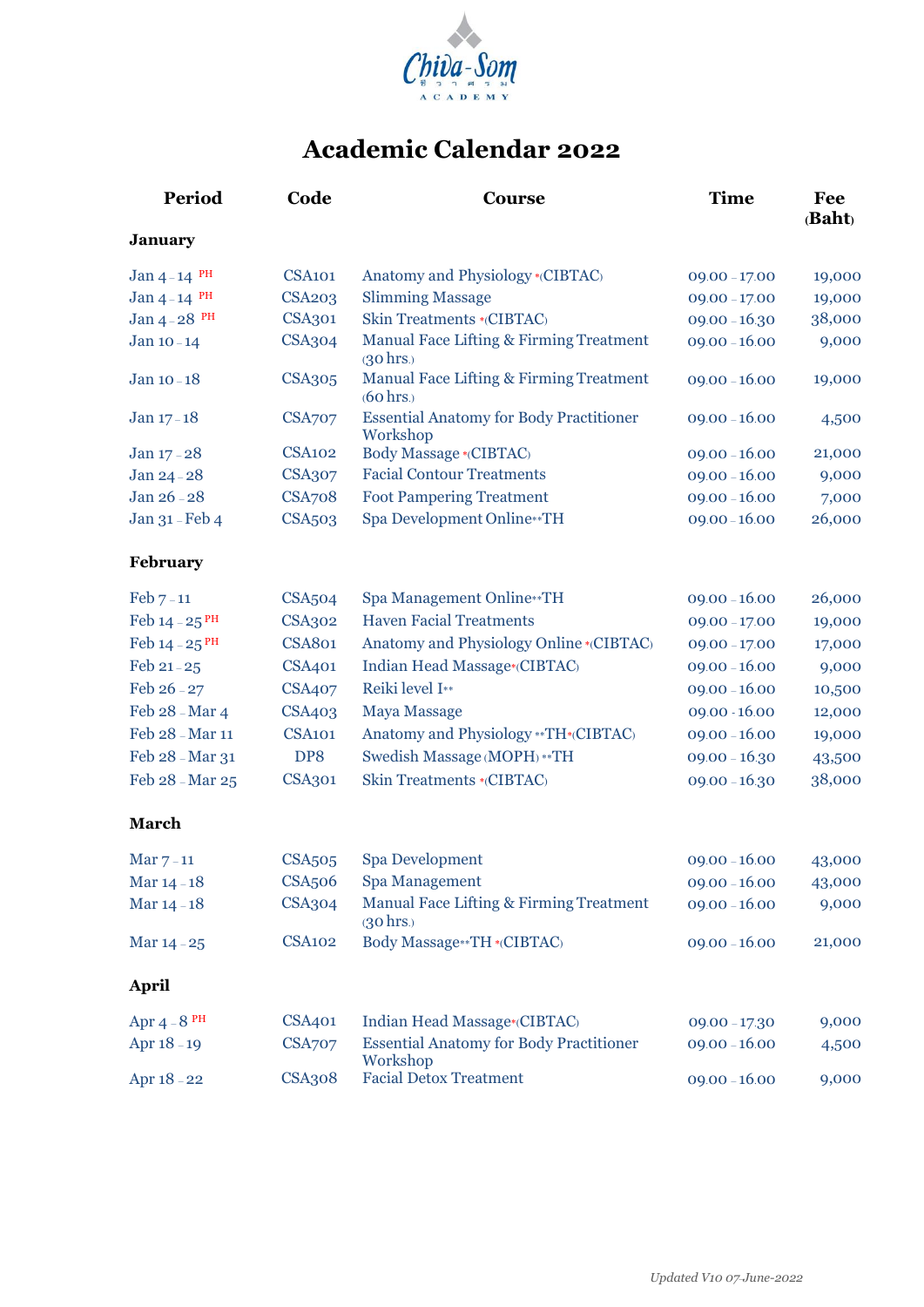

### **May**

| May $9 - 20$ <sup>PH</sup>    | <b>CSA801</b>      | Anatomy and Physiology Online *(CIBTAC)<br>$09.00 - 17.00$     |                 | 17,000 |
|-------------------------------|--------------------|----------------------------------------------------------------|-----------------|--------|
| May 23 - 27                   | <b>CSA802</b>      | Spa Development ** TH<br>$09.00 - 16.00$                       |                 | 29,000 |
| May $23 - Jun 2PH$            | <b>CSA102</b>      | Body Massage *(CIBTAC)<br>09.00 - 17.00                        |                 | 21,000 |
| May 23 - Jun 17 <sup>PH</sup> | <b>CSA301</b>      | Skin Treatments *(CIBTAC)<br>$09.00 - 16.30$                   |                 | 38,000 |
| May 30 - Jun 3                | <b>CSA803</b>      | Spa Management ** TH                                           | $09.00 - 16.00$ | 29,000 |
| June                          |                    |                                                                |                 |        |
| Jun $6-17$                    | CSA302             | <b>Haven Facial Treatments</b>                                 | $09.00 - 16.00$ | 19,000 |
| Jun 6-17                      | <b>CSA410</b>      | Diet and Nutrition Online*(CIBTAC)                             | 09.00 - 16.00   | 17,000 |
| Jun 11-12                     | <b>CSA407</b>      | Reiki level I**                                                | 09.00 - 16.00   | 10,500 |
| Jun 20 - 24                   | <b>CSA401</b>      | Indian Head Massage*(CIBTAC)                                   | $09.00 - 16.00$ | 9,000  |
| Jun 20 - 24                   | <b>CSA304</b>      | Manual Face Lifting & Firming Treatment<br>$(30 \text{ hrs.})$ | 09.00 - 16.00   | 9,000  |
| Jun 20 - 24                   | <b>CSA505</b>      | Spa Development                                                | 09.00 - 16.00   | 43,000 |
| Jun 27-Jul 1                  | <b>CSA506</b>      | <b>Spa Management</b>                                          | 09.00 - 16.00   | 43,000 |
| Jun 27-Jul 8                  | <b>CSA101</b>      | Anatomy and Physiology *(CIBTAC)                               | 09.00 - 16.00   | 19,000 |
| July                          |                    |                                                                |                 |        |
| Jul 11 - 22 PH                | <b>CSA102</b>      | Body Massage *(CIBTAC)                                         | 09.00 - 17.00   | 21,000 |
| Jul 11 - 22 PH                | <b>CSA104</b>      | <b>Spa Treatment</b>                                           | $09.00 - 17.00$ | 19,000 |
| <b>August</b>                 |                    |                                                                |                 |        |
| Aug $1 - 11$ PH               | <b>CSA203</b>      | <b>Slimming Massage</b>                                        | $09.00 - 17.00$ | 19,000 |
| Aug $1 - 11$ <sup>PH</sup>    | <b>CSA101</b>      | Anatomy and Physiology ** TH*(CIBTAC)                          | $09.00 - 17.00$ | 19,000 |
| Aug 1 - Sep 1 PH              | DP8                | Swedish Massage (MOPH) ** TH                                   | $09.00 - 16.30$ | 43,500 |
| Aug 15 - 26                   | <b>CSA102</b>      | Body Massage**TH *(CIBTAC)                                     | $09.00 - 16.00$ | 21,000 |
| Aug 15 - Sep 1                | <b>CSA103</b>      | <b>Traditional Thai Massage</b>                                | $09.00 - 16.00$ | 14,000 |
| Aug 22 - 26                   | <b>CSA503</b>      | Spa Development Online**TH                                     | $09.00 - 16.00$ | 26,000 |
| Aug 29 - Sep 2                | <b>CSA504</b>      | Spa Management Online**TH                                      | $09.00 - 16.00$ | 26,000 |
| September                     |                    |                                                                |                 |        |
| Sep $5 - 16$                  | <b>CSA205</b>      | <b>Deep Tissue Massage</b>                                     | $09.00 - 16.00$ | 19,000 |
| Sep $5-9$                     | CSA401             | Indian Head Massage*(CIBTAC)                                   | $09.00 - 16.00$ | 9,000  |
| Sep 10 - 11                   | <b>CSA407</b>      | Reiki level I**                                                | $09.00 - 16.00$ | 10,500 |
| Sep 12 - 23                   | <b>CSA801</b>      | Anatomy and Physiology Online *(CIBTAC)                        | $09.00 - 16.00$ | 17,000 |
| Sep 12 - 23                   | <b>CSA202</b>      | <b>Hot Stone Massage</b>                                       | $09.00 - 16.00$ | 19,000 |
| Sep 19-30                     | CSA <sub>104</sub> | <b>Spa Treatment</b>                                           | 09.00-16.00     | 19,000 |
| Sep 26-30                     | <b>CSA304</b>      | Manual Face Lifting & Firming Treatment<br>(30 hrs.)           | 09.00-16.00     | 9,000  |
| Sep 26 - Oct 7                | <b>CSA102</b>      | Body Massage *(CIBTAC)                                         | 09.00 - 16.00   | 21,000 |
| Sep 26 - Oct 21PH             | <b>CSA301</b>      | Skin Treatments *(CIBTAC)<br>$09.00 - 16.30$                   |                 | 38,000 |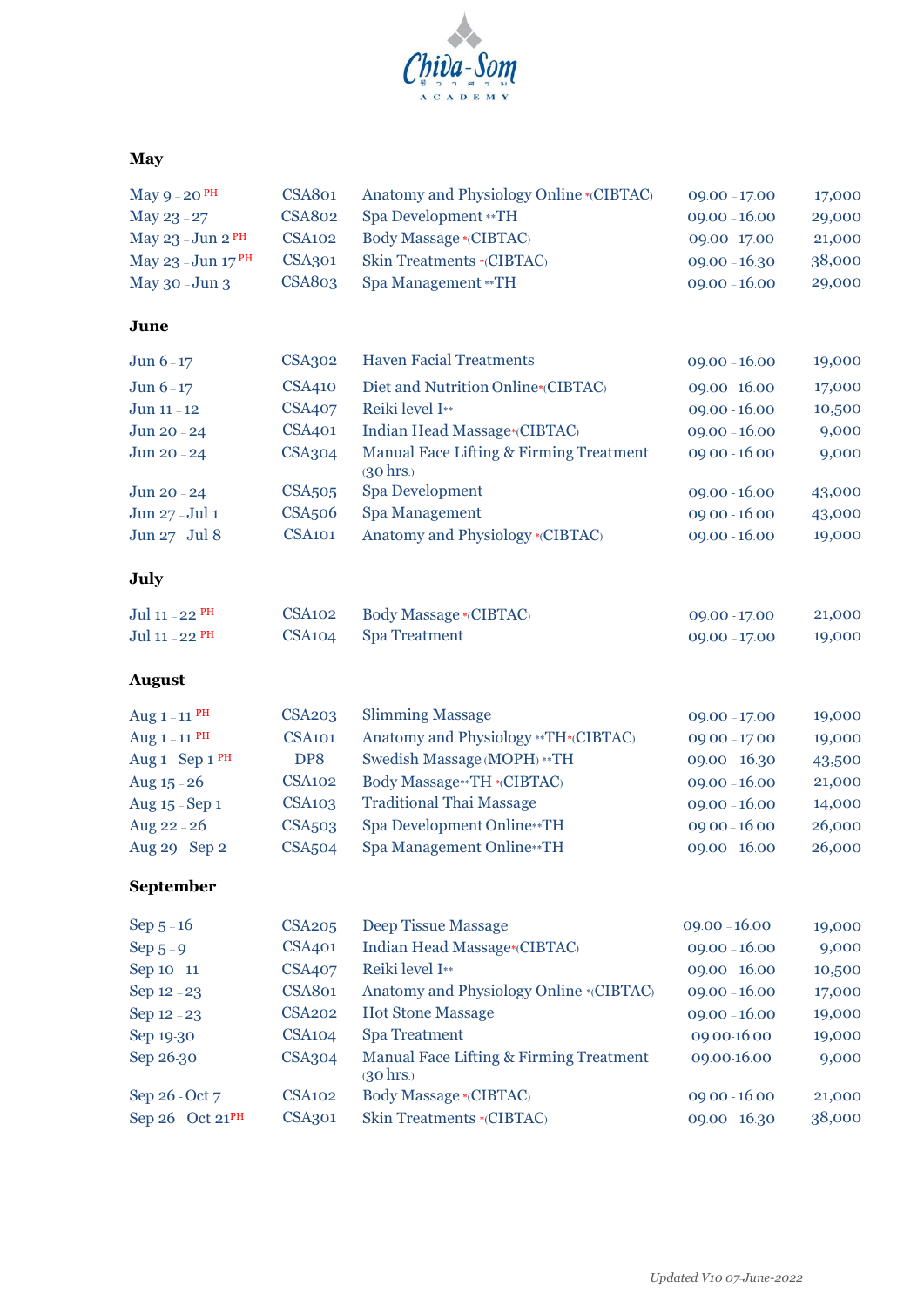

| <b>October</b>             |                          |                                                                |                 |        |
|----------------------------|--------------------------|----------------------------------------------------------------|-----------------|--------|
| Oct 10 $-21$ <sup>PH</sup> | CSA410                   | Diet and Nutrition *(CIBTAC)                                   | $09.00 - 17.00$ | 19,000 |
| Oct 17 - 21                | <b>CSA<sub>505</sub></b> | Spa Development                                                | $09.00 - 16.00$ | 43,000 |
| Oct 24 - $28$              | CSA <sub>506</sub>       | Spa Management                                                 | $09.00 - 16.00$ | 43,000 |
| Oct $31 - Nov 4$           | CSA304                   | Manual Face Lifting & Firming Treatment<br>$(30 \text{ hrs.})$ | $09.00 - 16.00$ | 9,000  |
| Oct 31 - Nov 11            | <b>CSA305</b>            | Manual Face Lifting & Firming Treatment<br>$(60 \text{ hrs.})$ | $09.00 - 16.00$ | 19,000 |
| Oct 31 - Nov 11            | CSA <sub>101</sub>       | Anatomy and Physiology *(CIBTAC)                               | $09.00 - 16.00$ | 19,000 |
| Oct $31 - Nov 18$          | CSA402                   | <b>Basic Manual Lymphatic Drainage</b><br>Treatment*(CIBTAC)   | $09.00 - 16.00$ | 21,000 |

### **November**

| Nov $7-11$                       | CSA401             | Indian Head Massage*(CIBTAC)   | $09.00 - 16.00$ | 9,000  |
|----------------------------------|--------------------|--------------------------------|-----------------|--------|
| Nov $14 - 25$                    | <b>CSA205</b>      | Deep Tissue Massage            | $09.00 - 16.00$ | 19,000 |
| Nov $14 - 25$                    | CSA <sub>102</sub> | Body Massage *(CIBTAC)         | $09.00 - 16.00$ | 21,000 |
| Nov $14 - 18$                    | <b>CSA802</b>      | Spa Development**TH            | $09.00 - 16.00$ | 29,000 |
| Nov 21 - $25$                    | <b>CSA803</b>      | Spa Management**TH             | $09.00 - 16.00$ | 29,000 |
| Nov $26 - 27$                    | <b>CSA407</b>      | Reiki level $I^*$              | $09.00 - 16.00$ | 10,500 |
| Nov $28 - Dec$ $9$ <sup>PH</sup> | CSA <sub>104</sub> | <b>Spa Treatment</b>           | $09.00 - 17.00$ | 19,000 |
| Nov $28 - Dec\ 2$                | CSA308             | <b>Facial Detox</b>            | 09.00-17.00     | 9,000  |
| <b>December</b>                  |                    |                                |                 |        |
| Dec $13 - 23$ <sup>PH</sup>      | <b>CSA406</b>      | <b>Basic Reflexology</b>       | 09.00 - 17.00   | 15,000 |
| Dec $13 - 23$ <sup>PH</sup>      | <b>CSA302</b>      | <b>Haven Facial Treatments</b> | $09.00 - 17.00$ | 19,000 |

\*\*TH - Conducted in Thai \*\* Courses can be opened with conditions PH - Thai Public Holiday could be effect time of course

**Remark: Our academy team endeavors to ensure that all courses open as scheduled, however if needed, it may be changed or cancelled without prior notice.**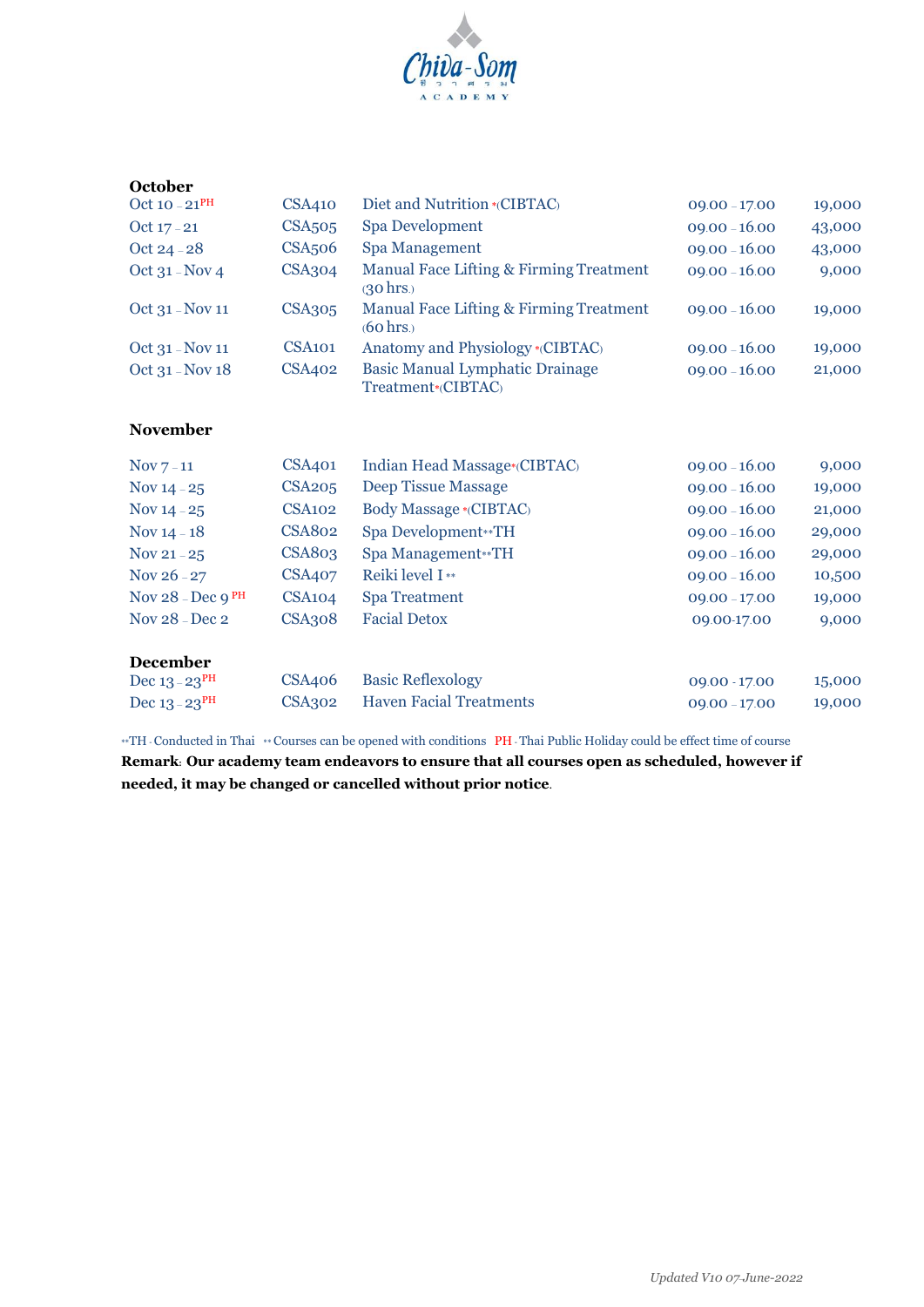

### **IMPORTANT NOTICE**

## **CIBTAC Examination Schedules 2022**

| <b>Examination Month</b> | <b>Registration Deadline date</b> |
|--------------------------|-----------------------------------|
| February                 | 9 <sup>th</sup> December 2021     |
| April                    | 31st January 2022                 |
| July                     | 8 <sup>th</sup> April 2022        |
| October                  | 22nd July 2022                    |

### **Remark**

- CIBTAC is an additional examination which will have extra expenses
- □ To apply later than the deadline, candidate needs to be responsible for the CIBTAC<sup>*'s*</sup> late</sup> **registration fee (**1,700 Thai Baht**)**
- The examination will be organized follow CIBTAC**'**s **minimum requirement**
- Chiva**-**Som Academy is unable to announce the exact exam date until CIBTAC confirms us 1**-** 2 months prior to the exam
- Chiva**-**Som Academy acts as the examination centre, if the student is unable to take the exam here, the student should directly contact CIBTAC
- Only one reason to postpone the exam without re**-** payment is **sick with medical certificate**
- Mock exam is **NOT** a tutorial session, it**'**s exam simulation only